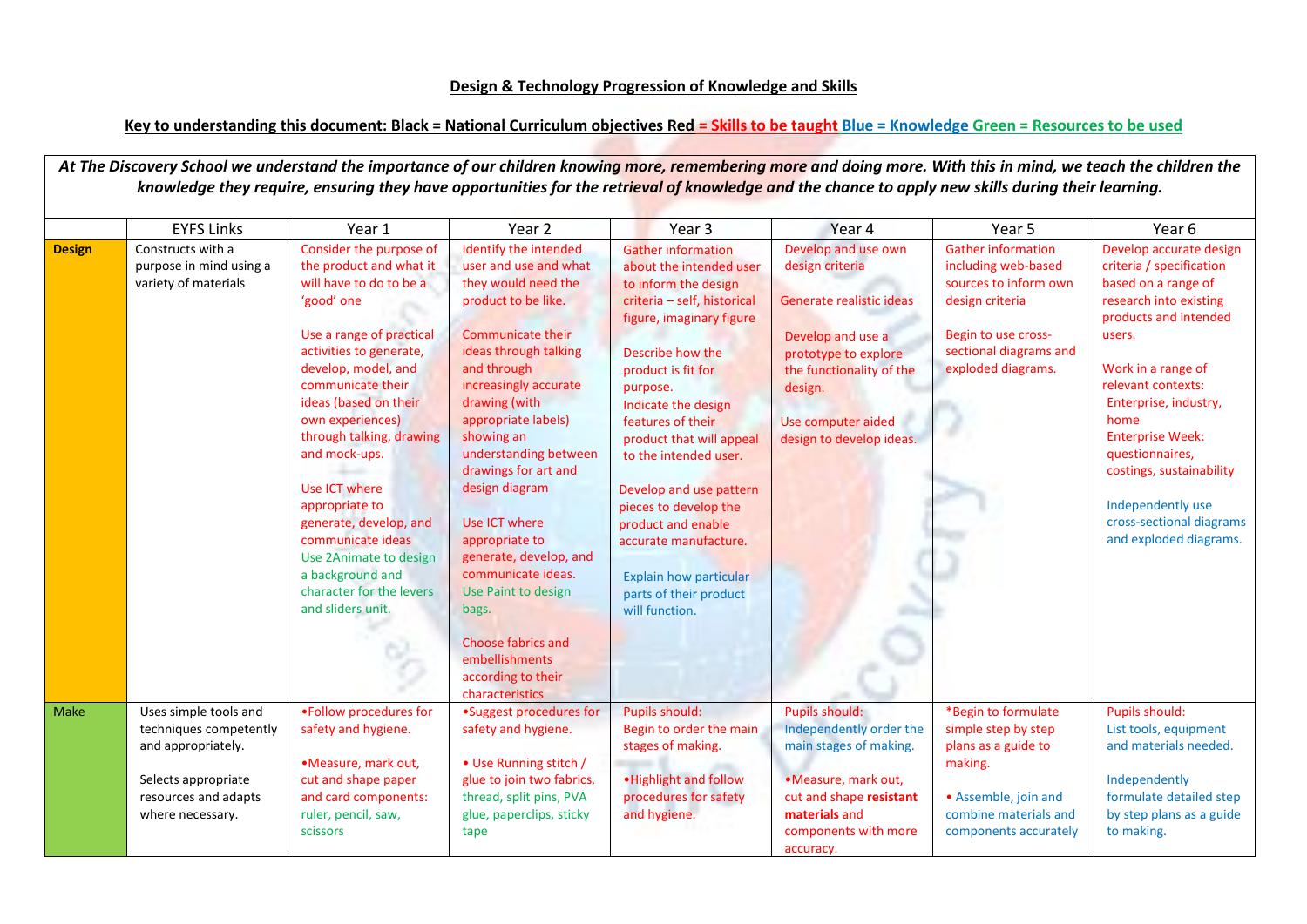|                               | •Assemble, join and<br>combine materials and<br>components: blutac, a<br>gluestick, masking tape,<br>sticky tape,<br>Select from and use a<br>wide range of materials<br>and components:<br>cardboard, cotton<br>wheels, wood,<br>including construction<br>materials and kits<br>(LEGO) |                                                                                                                                                                                     | ·Measure, mark out, cut<br>and shape fabric and<br>components with some<br>accuracy: ruler, scissors,<br>pencil, chalk, needle,<br>pins<br>·Join fabric with<br>increased accuracy and<br>independence - smaller<br>more neat & careful<br>stiches.                                                        | •Assemble, join and<br>combine materials and<br>components with some<br>accuracy.                                                                                                                                                                                                                                                          | cut (using craft knife /<br>saw / drill)<br>• Use a wider range of<br>materials and<br>components including<br>construction materials<br>and kits, and mechanical<br>components (K'nex)<br>. Use a wider range of<br>finishing techniques<br>accurately - sanding,                                                                         | · Measure, mark out,<br>cut and shape materials<br>and components<br>accurately<br>•Combine the use of a<br>range of materials and<br>electrical components.<br>•Demonstrate<br>resourcefulness when<br>tackling practical<br>problems.                                                                                                           |
|-------------------------------|------------------------------------------------------------------------------------------------------------------------------------------------------------------------------------------------------------------------------------------------------------------------------------------|-------------------------------------------------------------------------------------------------------------------------------------------------------------------------------------|------------------------------------------------------------------------------------------------------------------------------------------------------------------------------------------------------------------------------------------------------------------------------------------------------------|--------------------------------------------------------------------------------------------------------------------------------------------------------------------------------------------------------------------------------------------------------------------------------------------------------------------------------------------|--------------------------------------------------------------------------------------------------------------------------------------------------------------------------------------------------------------------------------------------------------------------------------------------------------------------------------------------|---------------------------------------------------------------------------------------------------------------------------------------------------------------------------------------------------------------------------------------------------------------------------------------------------------------------------------------------------|
|                               | according to their<br>characteristics.                                                                                                                                                                                                                                                   |                                                                                                                                                                                     |                                                                                                                                                                                                                                                                                                            |                                                                                                                                                                                                                                                                                                                                            | rendering                                                                                                                                                                                                                                                                                                                                  |                                                                                                                                                                                                                                                                                                                                                   |
| Evaluate                      | What products are and<br>what they are for.<br>Who products are for<br>and how they are used.<br><b>Identify basic materials</b><br>What they like and<br>dislike about products.                                                                                                        | Who products are for<br>and how do you know?<br>How products work<br><b>What materials</b><br>products are made<br>from.<br>What elements of each<br>product make it<br>successful? | How well do they<br>achieve their purpose<br>and meet the user's<br>needs and wants?<br>Compare products and<br>discuss why one is more<br>successful than another.<br>How have key events<br>and individuals helped<br>shape the world?<br>Focus:<br><b>Archimedes What was</b><br>the impact of pulleys? | Why materials have<br>been chosen and why-<br>what properties do they<br>have?<br>What are the views and<br>evaluations of others?<br>How can I use these to<br>improve my work?<br><b>Focus: Robert William</b><br><b>Thomson of Scotland;</b><br>the inventor of the<br>pneumatic tyre.<br>What was the impact of<br>the pneumatic tyre? | <b>Evaluate the</b><br>functionality and<br>aesthetics of a product -<br>are they equally<br>successful?<br>How well have the<br>products meet the<br>design brief?<br><b>Focus: Eduardo San Juan</b><br>the designer of the Lunar<br>Rover.<br>What was the impact of<br>the Lunar Rover design<br>and what did it mean for<br>the world? | How well have the<br>products been designed<br>and made?<br>How well does the<br>product meet the design<br>spec? What<br>improvements could be<br>suggested?<br>How have key events<br>and individuals helped<br>shape the world?<br><b>Focus: Samuel Morse</b><br>the inventor of the<br>telegraph.<br>What was the impact of<br>the telegraph? |
| <b>Technical</b><br>Knowledge | <b>MATERIALS:</b><br>To build structures,<br>exploring how they can<br>be made stronger,<br>stiffer and more stable.                                                                                                                                                                     | <b>MECHANISMS:</b><br><b>Explore and use</b><br>mechanisms, e.g. levers,<br>sliders and, in their<br>products.<br><b>BOOK COVER</b><br><b>Use lever and linkages</b><br>board       | <b>MECHANISMS:</b><br><b>Understand and use</b><br>wheels, axels and pulley<br>systems in their<br>products.<br>That mechanical<br>systems have an input,<br>process and output and<br>create movement                                                                                                     | <b>MECHANISMS:</b><br><b>How pneumatic systems</b><br>create movement.<br><b>ANIMAL</b><br><b>MATERIALS:</b><br>To understand and use<br>simple electrical<br>systems in their<br>products e.g. series                                                                                                                                     | <b>MECAHNISMS:</b><br>Understand how cams,<br>gears create movement<br>and use them in their<br>products.<br>Apply their<br>understanding of how<br>to strengthen and<br>stiffen more complex<br>structures.                                                                                                                               | <b>MATERIALS &amp;</b><br><b>ELECTRICAL / CONTROL:</b><br>Understand and use<br>more complex electrical<br>systems in their<br>products e.g. series<br>circuits incorporating<br>switches, bulbs, buzzers<br>and motors.<br><b>MORSE CODE MACHINE</b>                                                                                             |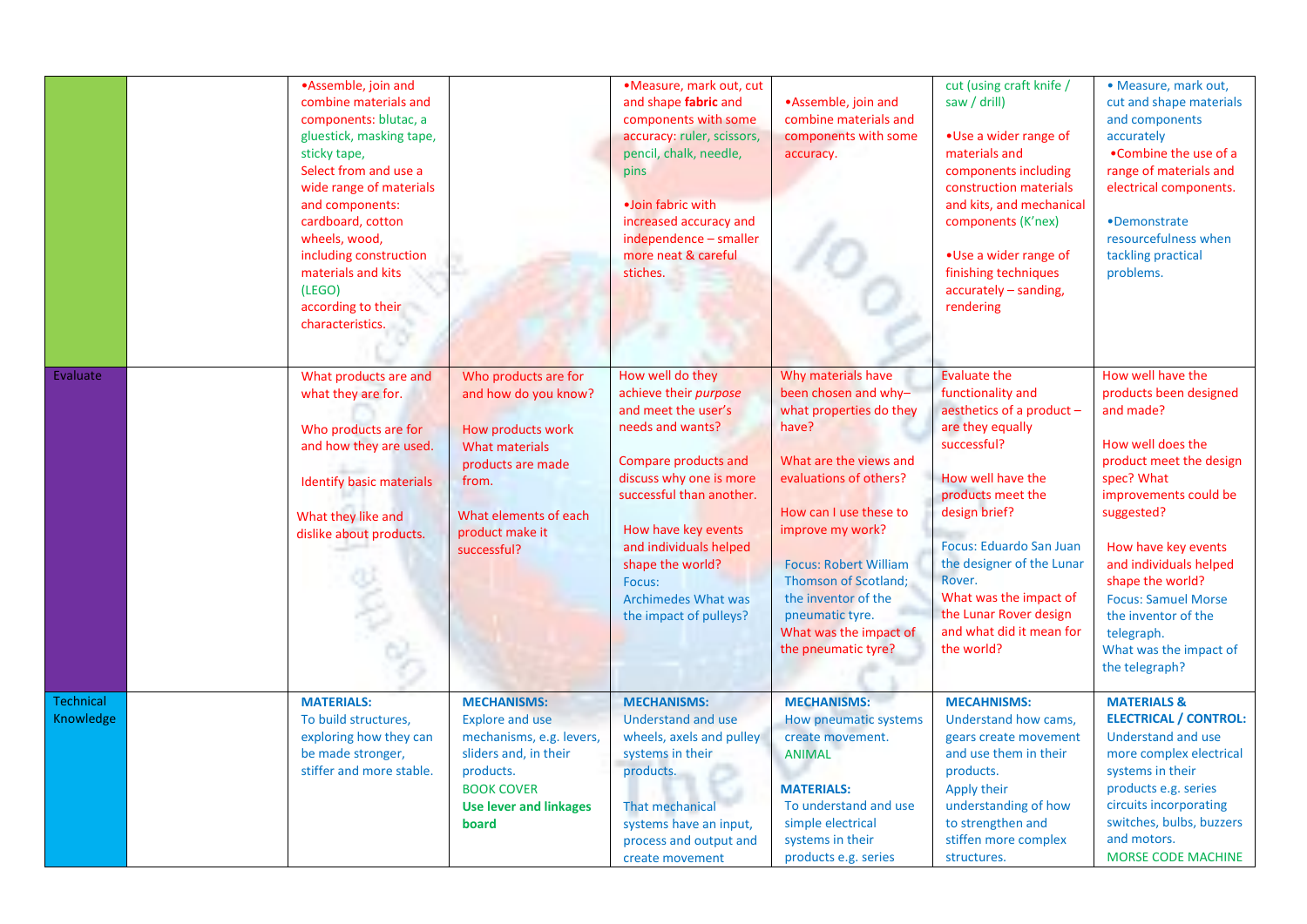|                                           |                                                                                                                                                                                                                                                                                                                     |                                                                                                                                                                                                                                                                                                                                                                                                |                                                                                                                                                                                                                                                                                                                                                                                                                  | At least three different<br>types of stitches used to<br>combine fabrics and<br>what the functions are<br>of each.                                                                                                        | circuits incorporating<br>switches, bulbs, buzzers<br>and motors.<br><b>LIGHT</b>                                                                                                                                                                                                                                                                                                                                                                                        | (Use cams/gears board)<br><b>TOY/LUNAR BUGGY</b><br><b>ELECTRICAL / CONTROL:</b><br>To apply their<br>understanding of<br>computing to program,<br>monitor and control<br>their products.<br><b>K'nex Challenge</b>                                                                                                                                                                                                                                               |                                                                                                                                                                                                                                    |
|-------------------------------------------|---------------------------------------------------------------------------------------------------------------------------------------------------------------------------------------------------------------------------------------------------------------------------------------------------------------------|------------------------------------------------------------------------------------------------------------------------------------------------------------------------------------------------------------------------------------------------------------------------------------------------------------------------------------------------------------------------------------------------|------------------------------------------------------------------------------------------------------------------------------------------------------------------------------------------------------------------------------------------------------------------------------------------------------------------------------------------------------------------------------------------------------------------|---------------------------------------------------------------------------------------------------------------------------------------------------------------------------------------------------------------------------|--------------------------------------------------------------------------------------------------------------------------------------------------------------------------------------------------------------------------------------------------------------------------------------------------------------------------------------------------------------------------------------------------------------------------------------------------------------------------|-------------------------------------------------------------------------------------------------------------------------------------------------------------------------------------------------------------------------------------------------------------------------------------------------------------------------------------------------------------------------------------------------------------------------------------------------------------------|------------------------------------------------------------------------------------------------------------------------------------------------------------------------------------------------------------------------------------|
| <b>Cooking</b><br>and<br><b>Nutrition</b> | Eats a healthy range of<br>foodstuffs and<br>understands need for<br>variety in food.<br>Shows some<br>understanding that<br>good practices with<br>regard to exercise,<br>eating, sleeping and<br>hygiene can contribute<br>to good health.<br>Understand<br>that equipment and<br>tools have to be used<br>safely | •That all food comes<br>from plants or animals.<br>· Pupils should be taught<br>that everyone should<br>eat five portions of fruit<br>and veg a day.<br>• Pupils should be taught<br>to safely and hygienically<br>prepare a sandwich<br>which includes<br>something from each of<br>the 5 food groups.<br>• Pupils should be taught<br>how to use the<br>techniques of cutting &<br>spreading | •That food must be<br>farmed, grown or<br>caught.<br>· Pupils should be<br>taught how to name<br>and sort food into the<br>five groups on the eat<br>well plate.<br>· Pupils should be<br>taught how to use the<br>techniques peeling and<br>grating to make wraps<br>or a layered springtime<br>salad in a jar. Select<br>from and use a wide<br>range of ingredients<br>according to their<br>characteristics. | . How to prepare and<br>cook a savoury dish<br>safely and hygienically<br>using a heat source and<br>boiling to make soup.<br>To understand<br>seasonality.<br>. How to use the<br>techniques of peeling<br>and chopping. | ·Identify where<br>different types of food<br>are grown, reared and<br>caught. (using a world<br>map)<br>To use food packaging<br>to find out where the<br>food they eat comes<br>from.<br>That a recipe can be<br>adapted by adding or<br>substituting one or<br>more ingredients.<br>. How to prepare and<br>cook a savoury dish<br>safely and hygienically<br>using a heat source and<br>baking to make pizza.<br>How to use the<br>techniques slicing and<br>grating | .To understand the<br>principles of organic<br>farming.<br>.To understand what<br>Fairtrade is.<br>. How food is processed<br>and preserved into<br>ingredients that can be<br>eaten or used in cooking.<br>To know that people<br>may have<br>allergies/intolerances<br>and what the<br>alternatives are.<br>• How to prepare and<br>cook a savoury dish<br>safely and hygienically<br>using a heat source and<br>melting, kneading and<br>baking to make bread. |                                                                                                                                                                                                                                    |
| <b>Key</b><br><b>Vocabulary</b>           |                                                                                                                                                                                                                                                                                                                     | fruit and vegetable<br>names, names of<br>equipment and utensils,<br>cutting, healthy diet,<br>ingredients.<br>Materials<br>Purpose<br>Product                                                                                                                                                                                                                                                 | flesh, skin, seed, pip,<br>core, peeling, grating,<br>user<br>diagram<br>cut, fold, join, fix                                                                                                                                                                                                                                                                                                                    | name of products,<br>names of equipment,<br>utensils, texture, taste,<br>sweet, sour, hot, spicy,<br>appearance, smell,<br>preference, greasy,<br>moist, cook, fresh,<br>savoury, hygienic,<br>healthy/varied diet        | appearance, smell, fresh,<br>savoury, hygienic, edible,<br>reared, caught, seasonal,<br>harvested healthy/varied<br>diet.<br>Function<br>Prototype<br>Computer aided design                                                                                                                                                                                                                                                                                              | ingredients, yeast,<br>dough, flour, wholemeal,<br>spice, herbs, fat, sugar,<br>carbohydrate, protein,<br>vitamins, nutrients,<br>nutrition, healthy,<br>varied, gluten, combine,<br>fold, knead, stir, pour,<br>shape, frozen, dried,<br>tinned, allergy,<br>intolerance, savoury,                                                                                                                                                                               | Exploded diagram<br>seam, seam allowance,<br>wadding, reinforce, right<br>side, wrong side, hem,<br>template, pattern pieces,<br>name of textiles and<br>fastenings used, pins,<br>needles, thread, pinking<br>shears, fastenings, |